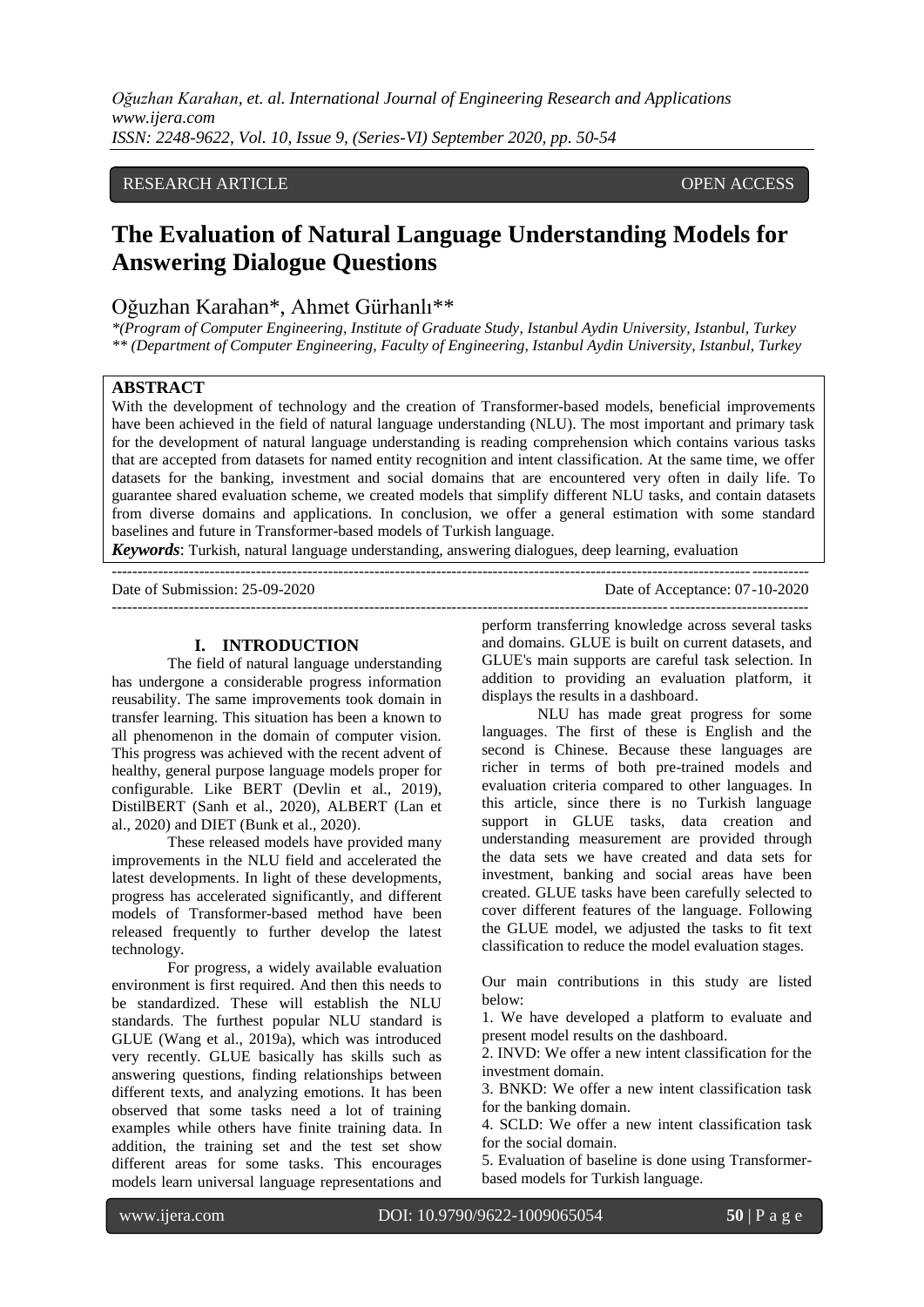The content of the study is as follows; we described the study in Chapter 2. We explained the tasks in Chapter 3. In Chapter 4 we refer to the basic methods. In Chapter 5, we apply and evaluate all datasets and models. Lastly, we offer the conclusion in Chapter 6.

## **II. RELATED WORK**

An important part of progress; it's the evaluation of natural language understanding models. There are many factors to consider for new models. However, there is no clear standard on how to choose the model. Testing models will show the right choice. This situation has revealed multitasking comparisons between models.

An example of this standard is SentEval (Conneau and Kiela, 2018). This is a model for evaluating the quality of sentence placement consisting of seventeen tasks. In addition, 10 tasks are provided to identify which language features are used with sentence placement. In each task, language models take single or double sentence insertion as input and solve a classification or regression problem.

Another example of this standard is decaNLP (McCann et al., 2018). This model has 10 tasks and the selection of tasks is much more varied compared to SentEval. All tasks convert into an automatic question-answering format, which is the core task of the NLU.

Lastly, The General Language Understanding Evaluation (GLUE) is the important example of benchmark. (Wang et al., 2019a). This model suggests 9 available, well-structured tasks. More varied and difficult tasks should be chosen so that the comparison does not resemble SentEval.

All models and criteria given above are limited to English. Efforts to provide support for many languages include the MNLI (Williams et al., 2018) dataset with support for 14 languages and the XNLI dataset (Conneau et al., 2018). Similarly, the model of the SQuAD dataset (Rajpurkar et al., 2016) with 10 language support is XQuAD (Artetxe et al., 2019).

Unfortunately, the examples mentioned are limited to some languages. There are no studies for the Turkish language. There is no standard for comparing language models in Turkish. In this paper, we try the intent classification in three different domain datasets. These datasets include banking, investment and social tasks.

|  | <b>Table 1:</b> Presented datasets and evaluation metrics. |
|--|------------------------------------------------------------|
|--|------------------------------------------------------------|

| <b>Name</b> | Train | Domain         | <b>Metrics</b>        |
|-------------|-------|----------------|-----------------------|
| <b>BNKD</b> | 6.5k  | <b>Banking</b> | F <sub>1</sub> -Score |
| <b>INVD</b> | 3.9k  | Investment     | F <sub>1</sub> -Score |
| <b>SCLD</b> | 2.4k  | Social         | F1-Score              |

#### **III. TASKS**

In this study, we focused on tasks with not very large data sets. The small relative smallness of the dataset may require external knowledge to solve the model's problems. Our main goal is to create a general model for Turkish language support. We explain the details of the tasks in the sections below. We provide summary information in Table 1.

## **3.1 BNKD**

We introduce a new intent classification dataset, named BNKD, extracting 6.5k dataset from banking domain. There are at least 6 training data for each intent. It contains 419 intents in total. The task is to predict the classification of a given banking domain data sets.

## **3.2 INVD**

We introduce a new intent classification dataset, named INVD, extracting 3.9k dataset from investment domain. There are at least 3 training data for each intent. It contains 134 intents in total. The task is to predict the classification of a given investment domain data sets.

#### **3.3 SCLD**

We introduce a new intent classification dataset, named SCLD, extracting 2.4k dataset from social domain. There are at least 3 training data for each intent. It contains 122 intents in total. The task is to predict the classification of a given social domain data sets.

## **IV. BASELINE**

Recent studies show that Bidirectional Encoder Representations (BERT) models created on the base of Transformer architecture work well. These are the results evaluated considering the GLUE benchmarks. These models are pre-trained using the Masked Language Model (MLM). In this section we will explain these language models: BERT (Devlin et al., 2019), Distilbert (Sanh et al., 2020), Albert (Lan et al., 2020) and DIET (Bunk et al., 2020). The specified Transformer-based models are used in the most current form at the time of writing this paper.

In order to evaluate models correctly, we need to provide similar parameters for each task.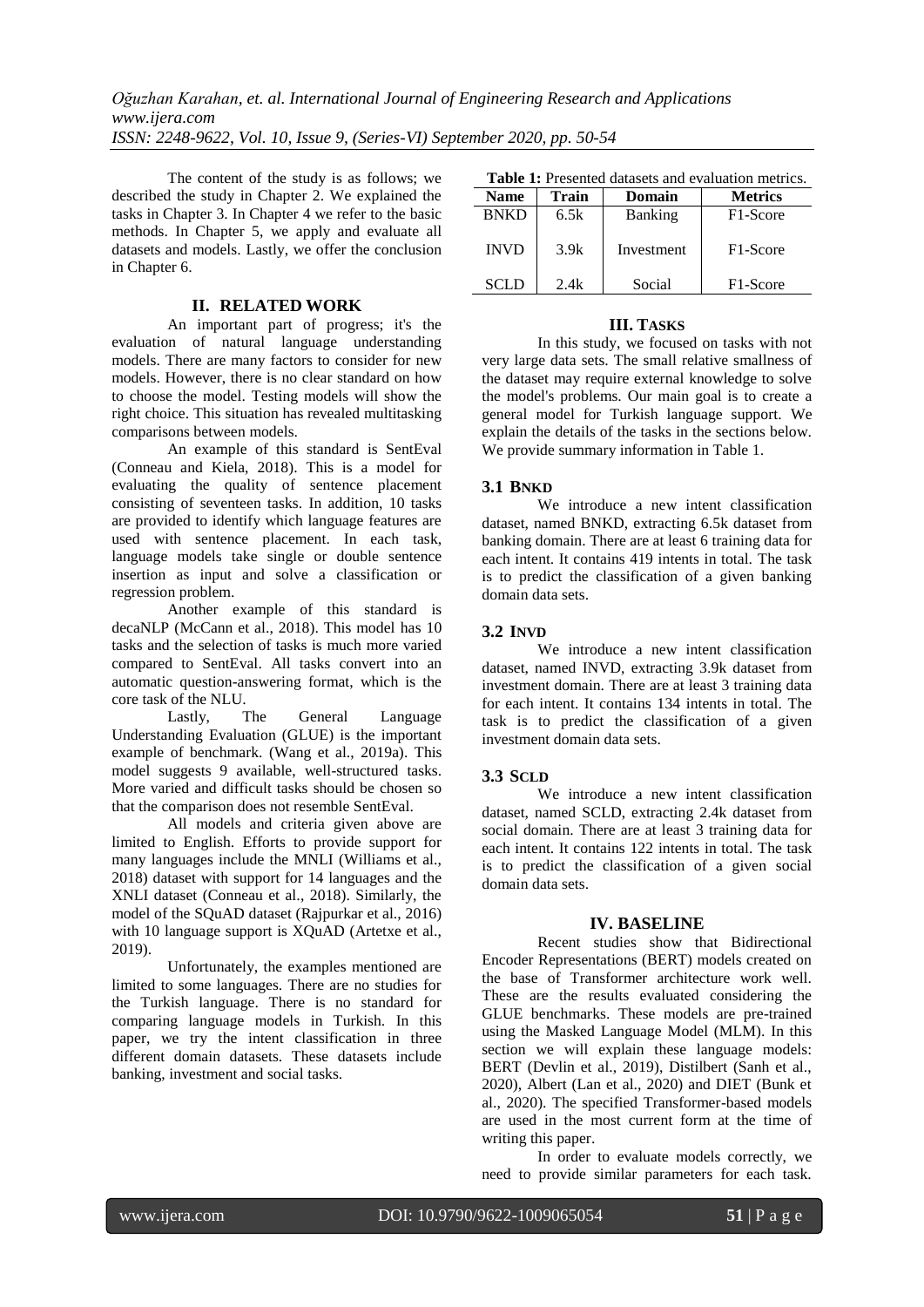Transformers (Wolf et al., 2019) library was used for model training. Input parameters for all models are listed in Table 3.

# **4.1 BERT**

While creating the language model, Transformer architecture was taken as basis. It performs training based on Next Sentence Prediction (NSP) as well as the Masked Language Model (MLM).

It is a Turkish language model that includes the Turkish corpus of Wikipedia. The model used is Turkish Cased BERT. This pre-trained model consists of 32k words. WordPiece (Wu et al., 2016) is used as a tokenizer.

# **4.2 DISTILBERT**

As the name suggests, it has the same architecture as BERT, but the number of layers is 2 times less. The processes used in transformer architecture are generally optimized and developed within the framework of modern linear algebra.

The Turkish Cased DistilBERT model used is a Turkish-based model containing all Wikipedia Turkish corpora. This pre-trained model consists of 32k words. WordPiece (Wu et al., 2016) is used as a tokenizer.

# **4.3 ALBERT**

The architecture of this language model is similar to that of BERT in that it uses a non-linear GELU and a Transformer encoder. In addition, ALBERT also uses the two parameters reduction technique that removes some of the barriers in pretrained models.

The Turkish uncased ALBERT model used is a Turkish-based model containing all Wikipedia Turkish corpora. This pre-trained model consists of 18k words. WordPiece (Wu et al., 2016) is used as a tokenizer.

# **4.4 DIET**

DIET (Dual Intent and Entity Transformer) language model is multitasking architecture for intent classification and entity recognition. One of the most important features of this language model is its ability to combine words with pre-trained language model.

Adding pre-trained words to language models improves the overall accuracy of all tasks. This language model is the highest performing model and is six times faster to train.

## **V. EVALUATION**

Knowing that there is no exact measure of comparing models, models should be compared

according to their average performance. Since the difficulty levels of the models are different, it would be fair to compare all models to their average performance.

| <b>Table 2:</b> Baseline evaluation on Transformer-based |
|----------------------------------------------------------|
| models. AVG is the weighted average of the tasks         |
|                                                          |

| evaluated.        |      |             |             |             |
|-------------------|------|-------------|-------------|-------------|
| Model             | AVG  | <b>BNKD</b> | <b>INVD</b> | <b>SCLD</b> |
| <b>BERT</b>       | 81.4 | 74.9        | 90.1        | 79.4        |
| <b>DistilBERT</b> | 82.6 | 76.4        | 91.2        | 80.3        |
| <b>ALBERT</b>     | 82.7 | 77.6        | 90.8        | 79.7        |
| <b>DIET</b>       | 85.0 | 81.4        | 89.5        | 84.2        |

In comparison to on the pre-trained BERT models, DIET model performs slightly better. The exception is the small training datasets. When the results are examined, the lack of pre-trained BERT models is shown. In the comparison made over the data sets created, the DIET model looks better on average.

Based on pre-trained models, the corpus plays a very important role in the performance of the task. Pre-trained models for different areas may not always be the right choice. This is because the question answering task is Wikipedia based and the BERT model is Wikipedia corpus trained.

When evaluating the results, it is necessary to know that the DIET model is not a pre-trained model. However, it did obtain better on average than other Transformer architecture models. The DIET model performed best in 2 out of 3 tasks. Moreover, DIET has the smallest performance gap between BNKD and SCLD.

This shows that it can work more generally in different domains. When the results of other language models are examined, the average score is very similar. The DIET model performed the worst in the INVD dataset, while DistilBERT performed the best in the same dataset.

DIET language model should also be tested on different domains in Turkish. And it should be compared with other language models. In this paper, it may have performed best in 2 out of 3 tasks. However, different language models can perform better in different domains. With a single language model, it may not be possible to show the best performance on every domain. The way to get good results with few data sets for different domains may be to use or create domain-based embeddings.

# **VI. CONCLUSION**

In this study, we reviewed Turkish-sourced Transformer-based models, which do not have widely documented documents. The aim is to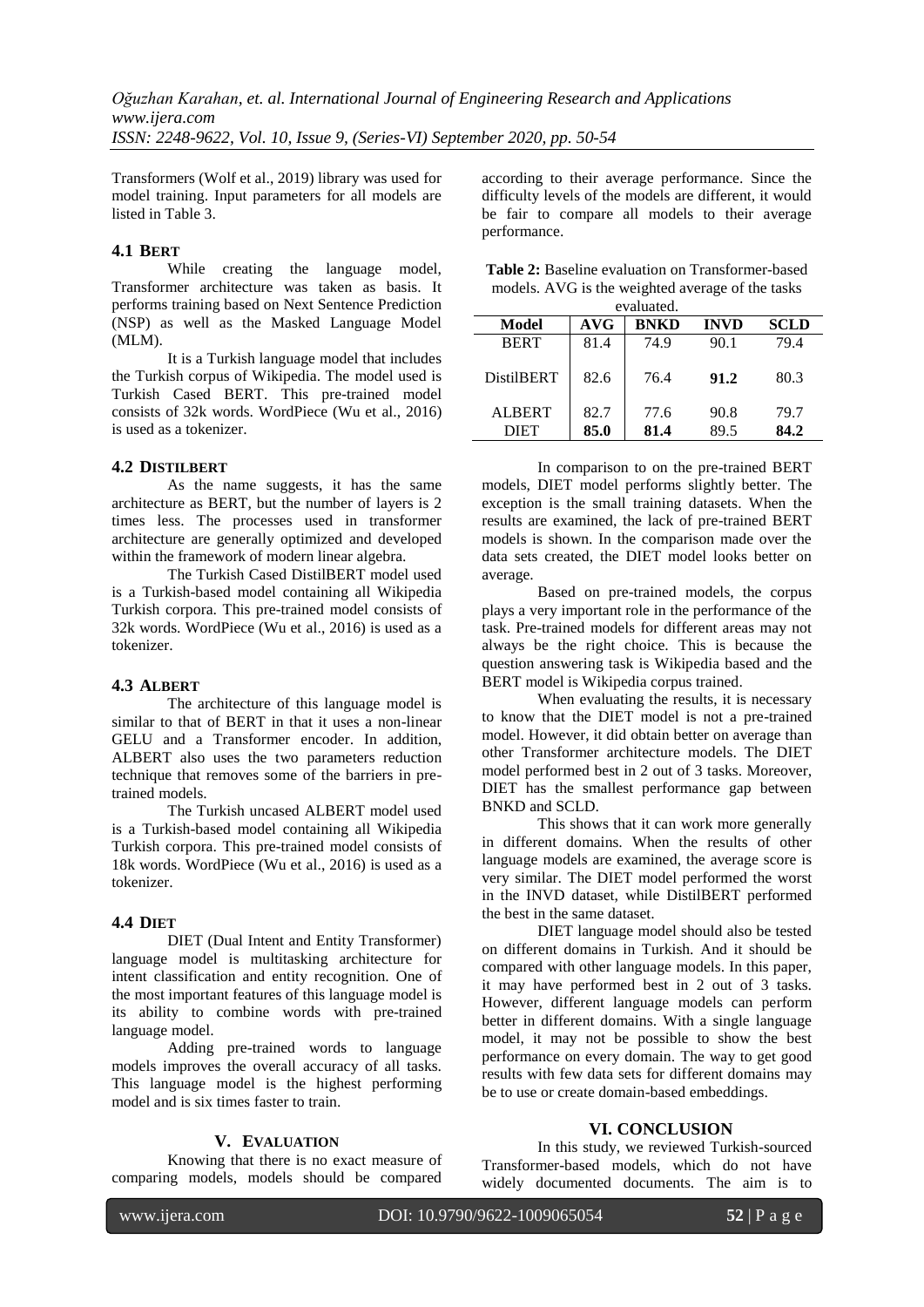develop and popularize Turkish NLU models. Task selection is very important for success in models. We focused on different text lengths and types to make the model more successful. In conclusion, different models have proven to perform better for different tasks, as there is no single model that works best for all tasks.

In our work, we evaluated the DIET model with other pre-trained transformer-based language models for the Turkish language. We found that the DIET model was successful in 2 out of 3 tasks and also performed the best on average.

We aimed to provide a common assessment for different tasks of different models. For that purpose, many existing resources had to be adapted and datasets has been created in different domains.

In such model comparisons, model performance should be focused at, knowing that each model will give different results for each problem. Data such as the status of the pre-trained model, size of the trained model, training speed and input parameters can be taken as a performance measure.

With the development of pre-trained language models, it will become increasingly difficult to compare and choose language models. For Turkish language, it is necessary to establish a standard for the comparison of language models by creating data sets in different domains. As future work, we aim to create new data sets and standardize them.

## **REFERENCES**

- [1]. M. Artetxe, S. Ruder, and D. Yogatama. 2019. *[On the cross-lingual transferability of](https://arxiv.org/abs/1910.11856)  [monolingual representations.](https://arxiv.org/abs/1910.11856)*
- [2]. P. Bojanowski, E. Grave, A. Joulin, and T. Mikolov. 2016. [Enriching word vectors with](https://www.mitpressjournals.org/doi/abs/10.1162/tacl_a_00051)  [subword information.](https://www.mitpressjournals.org/doi/abs/10.1162/tacl_a_00051) *arXiv preprint arXiv:1607.04606.*
- [3]. A. Conneau and D. Kiela. 2018. [Senteval: An](https://arxiv.org/abs/1803.05449)  [evaluation toolkit for universal sentence](https://arxiv.org/abs/1803.05449)  [representations.](https://arxiv.org/abs/1803.05449) In *Proceedings of the Eleventh International Conference on Language Resources and Evaluation (LREC-2018).*
- [4]. A. Conneau, D. Kiela, H. Schwenk, L. Barrault, and A. Bordes. 2017. [Supervised](https://arxiv.org/abs/1705.02364)  [learning of universal sentence representations](https://arxiv.org/abs/1705.02364)  [from natural language inference data.](https://arxiv.org/abs/1705.02364) In *Proceedings of the 2017 Conference on Empirical Methods in Natural Language Processing*, pages 670–680, Copenhagen, Denmark. Association for Computational Linguistics.
- [5]. J. Devlin, M. Chang, K. Lee, and K. Toutanova. 2019. [Bert: Pre-training of deep](https://arxiv.org/abs/1810.04805)  [bidirectional transformers for language](https://arxiv.org/abs/1810.04805)  [understanding.](https://arxiv.org/abs/1810.04805) In *Proceedings of the [2019](https://www.aclweb.org/anthology/N19-1000.pdf)  [Conference of the North American Chapter of](https://www.aclweb.org/anthology/N19-1000.pdf)  [the Association for Computational](https://www.aclweb.org/anthology/N19-1000.pdf)  [Linguistics: Human Language Technologies,](https://www.aclweb.org/anthology/N19-1000.pdf)  [Volume 1 \(Long and Short Papers\)](https://www.aclweb.org/anthology/N19-1000.pdf)*, pages 4171–4186.
- [6]. E. Grave, P. Bojanowski, P. Gupta, A. Joulin, and T. Mikolov. 2018. [Learning word vectors](https://arxiv.org/abs/1802.06893)  [for 157 languages.](https://arxiv.org/abs/1802.06893) In *Proceedings of the International Conference on Language Resources and Evaluation (LREC 2018)*.
- [7]. J. Howard and S. Ruder. 2018. [Universal](https://arxiv.org/abs/1801.06146)  [language model fine-tuning for text](https://arxiv.org/abs/1801.06146)  [classification.](https://arxiv.org/abs/1801.06146) In *Proceedings of the 56th Annual Meeting of the Association for Computational Linguistics (Volume 1: Long Papers)*, pages 328–339.
- [8]. D.P. Kingma and J. Ba. 2014. [Adam: A](https://arxiv.org/abs/1412.6980)  [method for stochastic optimization.](https://arxiv.org/abs/1412.6980) Cite *arxiv: 1412.6980* Comment: Published as a conference paper at the 3rd International Conference for Learning Representations, San Diego, 2015.
- [9]. G. Lample and A. Conneau. 2019. [Cross](https://arxiv.org/abs/1901.07291)[lingual language model pretraining.](https://arxiv.org/abs/1901.07291) *arXiv preprint arXiv:1901.07291*.
- [10]. P. Lison and J. Tiedemann. 2016. [Opensubtitles2016: Extracting large parallel](https://www.duo.uio.no/handle/10852/50459)  [corpora from movie and tv subtitles.](https://www.duo.uio.no/handle/10852/50459) In *Proceedings of the Tenth International Conference on Language Resources and Evaluation (LREC 2016)*, Paris, France. European Language Resources Association (ELRA).
- [11]. B. McCann, N.S. Keskar, C. Xiong, and R. Socher. 2018. The natural language [decathlon: Multitask learning as question](https://arxiv.org/abs/1806.08730)  [answering.](https://arxiv.org/abs/1806.08730) *arXiv preprint arXiv:1806.08730*.
- [12]. B.H.R. Sennrich and A. Birch. 2016. [Neural](https://arxiv.org/abs/1508.07909)  [machine translation of rare words with](https://arxiv.org/abs/1508.07909)  [subword units.](https://arxiv.org/abs/1508.07909) *In Association for Computational Linguistics (ACL), pages 1715–1725*.
- [13]. A. Wang, A. Singh, J. Michael, F. Hill, O. Levy, and S.R. Bowman. 2019a. [GLUE: A](https://arxiv.org/abs/1804.07461)  [multi-task benchmark and analysis platform](https://arxiv.org/abs/1804.07461)  [for natural language understanding.](https://arxiv.org/abs/1804.07461) In the Proceedings of ICLR.
- [14]. A. Wang, I.F. Tenney, Y. Pruksachatkun, K. Yu, J. Hula, P. Xia, R. Pappagari, S. Jin, R.T. McCoy, R. Patel, Y. Huang, J. Phang, E. Grave, H. Liu, N. Kim, P.M. Htut, T. F'evry,